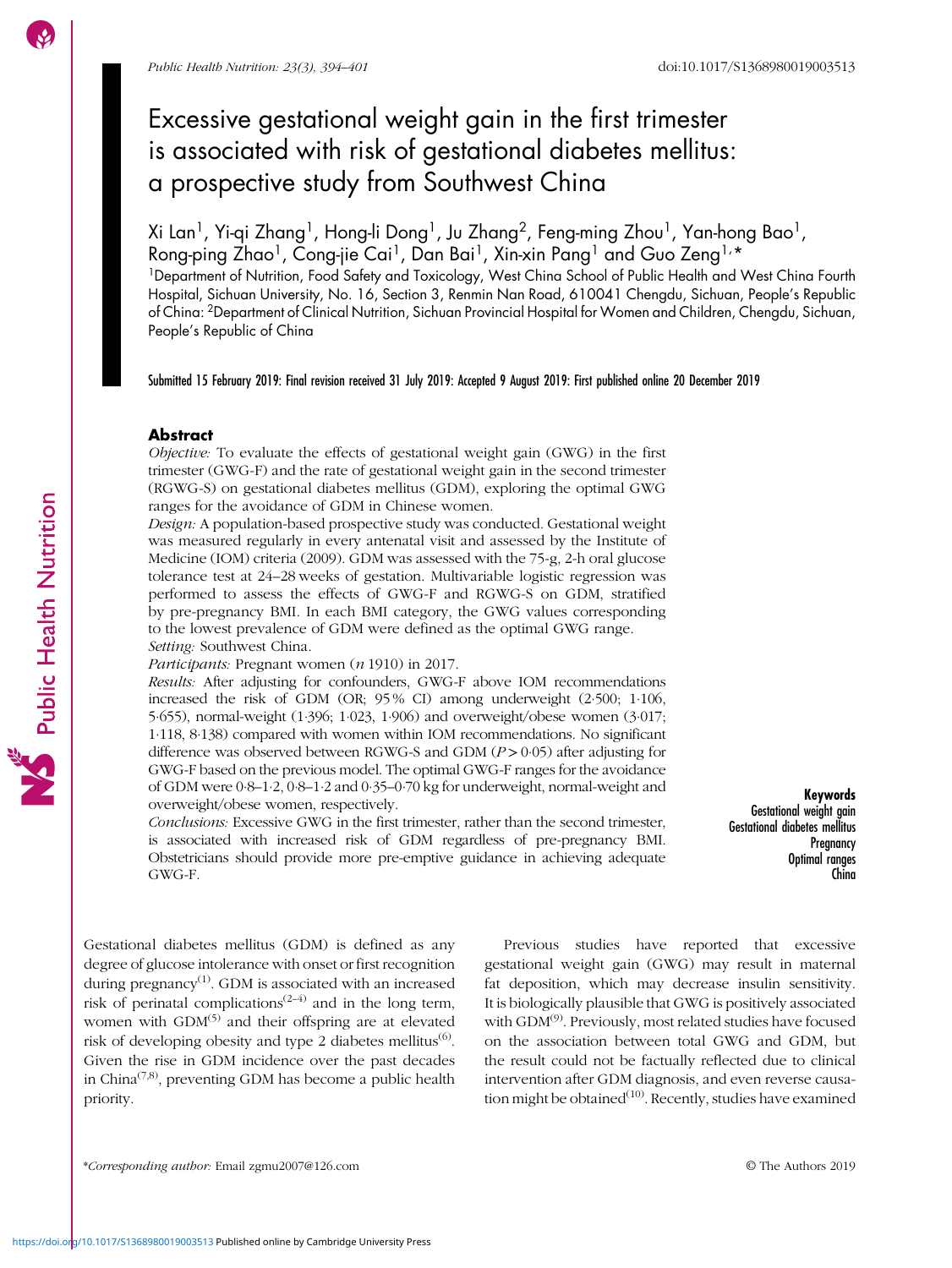### Gestational weight gain and GDM 395

the association between GWG prior to the GDM screening test and the risk of GDM, but the conclusions are not consistent. Several case–control studies have shown that GWG prior to the GDM screening test, especially gestational weight gain in the first trimester (GWG-F), was associated with the risk of GDM, while an association between gestational weight gain in the second trimester  $(GWG-S)$  and GDM was not observed $^{(11-13)}$ . One cohort study found that greater early GWG was associated with increased risk of GDM and elevated weight gain in mid-pregnancy increased the risk of GDM only among pregnant women with greater weight gain in the first trimester $(14)$ . Several studies have also examined the association between GWG prior to the GDM screening test and the risk of GDM in women with different prepregnancy BMI, but the reported data were controversial. One study found that the rate of gestational weight gain in the first trimester (RGWG-F) was significantly associated with GDM in the normal-weight group, but not in the underweight or obese group<sup> $(15)$ </sup>. Another study showed that GWG is a significant risk factor for GDM in overweight or obese women but not in women who were underweight or had a normal pre-pregnancy  $BMI^{(16)}$ . At present, it remains unclear whether trimester-specific GWG prior to glucose screening is associated with an elevated risk of GDM in women with different pre-pregnancy BMI.

GWG guidelines were published by the US Institute of Medicine (IOM) in  $1990^{(17)}$  and revised in  $2009^{(9)}$ . However, they may be of limited use in Asian populations because they are largely based upon studies of Caucasian women. Furthermore, the WHO international BMI cut-off points defining pre-pregnancy BMI categories in the IOM guidelines are not directly applicable to Asians, especially the Chinese. Most importantly, the IOM does not take the pregnancy outcome of GDM into consideration. A study to define optimal GWG ranges for the avoidance of GDM was needed for Chinese women.

#### Methods

#### Study sample and design

Participants for the present analysis were derived from a population-based prospective study conducted in Sichuan Provincial Hospital for Women and Children, Southwest China, which was designed to investigate the effects of GWG and serum lipids on GDM. All participants provided written informed consent when recruited to the cohort.

Women who had their first prenatal visit during the first trimester were invited to join this cohort in 2017. Initially, 2211 pregnant women with weight measurement at 12 ± 2 weeks of gestation were recruited for the study. Of all these participants, 178 were excluded for induced labour  $(n 143)$ , multiple births  $(n 32)$  and diabetes diagnosed before pregnancy  $(n 3)$ . Participants who had missing data on maternal height or pre-pregnancy weight  $(n 2)$  or who did not have information about the result of the oral glucose tolerance test (OGTT;  $n$  121) were also excluded. Therefore, 1910 pregnant women (86·4 % of the eligible sample) were eventually obtained for the statistical analyses.

# Data collection and anthropometric measurements

All participants completed a questionnaire about maternal demographics, weeks of gestation, parity, family history of diabetes, pre-pregnancy drinking and smoking habits, physical activity, psychological state, sleep quality during early pregnancy and dietary intake in the last 3 d. The questionnaire was given by trained staff in face-to-face interviews when participants enrolled. Physical activity, sleep quality, dietary intake and weeks of gestation in the second trimester were also recorded when participants had their prenatal care visit at 24–28 weeks of gestation. The 75-g OGTT was conducted at 24–28 weeks of gestation. The OGTT result was extracted from the electronic medical record system maintained by the hospital.

Maternal pre-pregnancy weight was based on selfreporting. High correlations were found between self-reported and measured pre-pregnancy weight $(18)$ . Height in metres was measured on standardized height-measuring stations at the first prenatal visit. Weight in kilograms was measured on standardized digital weighing scales by trained staff at the first prenatal visit and at 24–28 weeks of gestation.

#### Gestational weight gain

GWG-F was calculated by subtracting pre-pregnancy weight from maternal weight at  $12 \pm 2$  weeks of gestation. The rate of gestational weight gain in the second trimester (RGWG-S) was calculated as follows:  $RGWG-S =$ (measured weight at 24–28 weeks − measured weight at  $12 \pm 2$  weeks)/weeks between the two measurements. GWG-F and RGWG-S were classified by the cut-offs of the IOM recommendations $(9)$  into three groups: below, within and above the IOM recommendations. In recent years, most hospitals have used the BMI cut-off points in China when applying IOM GWG recommendations to Chinese women. Therefore, the BMI cut-off points in China were adopted to determine pre-pregnancy weight status when applying IOM GWG recommendations to classify participants into the three groups of below, within and above the IOM recommendations. For instance, in terms of GWG-F, the IOM recommends the same range regardless of pre-pregnancy BMI. Therefore, our study classified pregnant women as below when GWG-F was less than 0·5 kg, within when GWG-F was between 0·5 and 2 kg, and above when GWG-F was more than 2 kg.

# Diagnostic criteria of gestational diabetes mellitus

At 24–28 weeks of gestation, the 75-g OGTT was conducted. GDM was diagnosed according to the standards

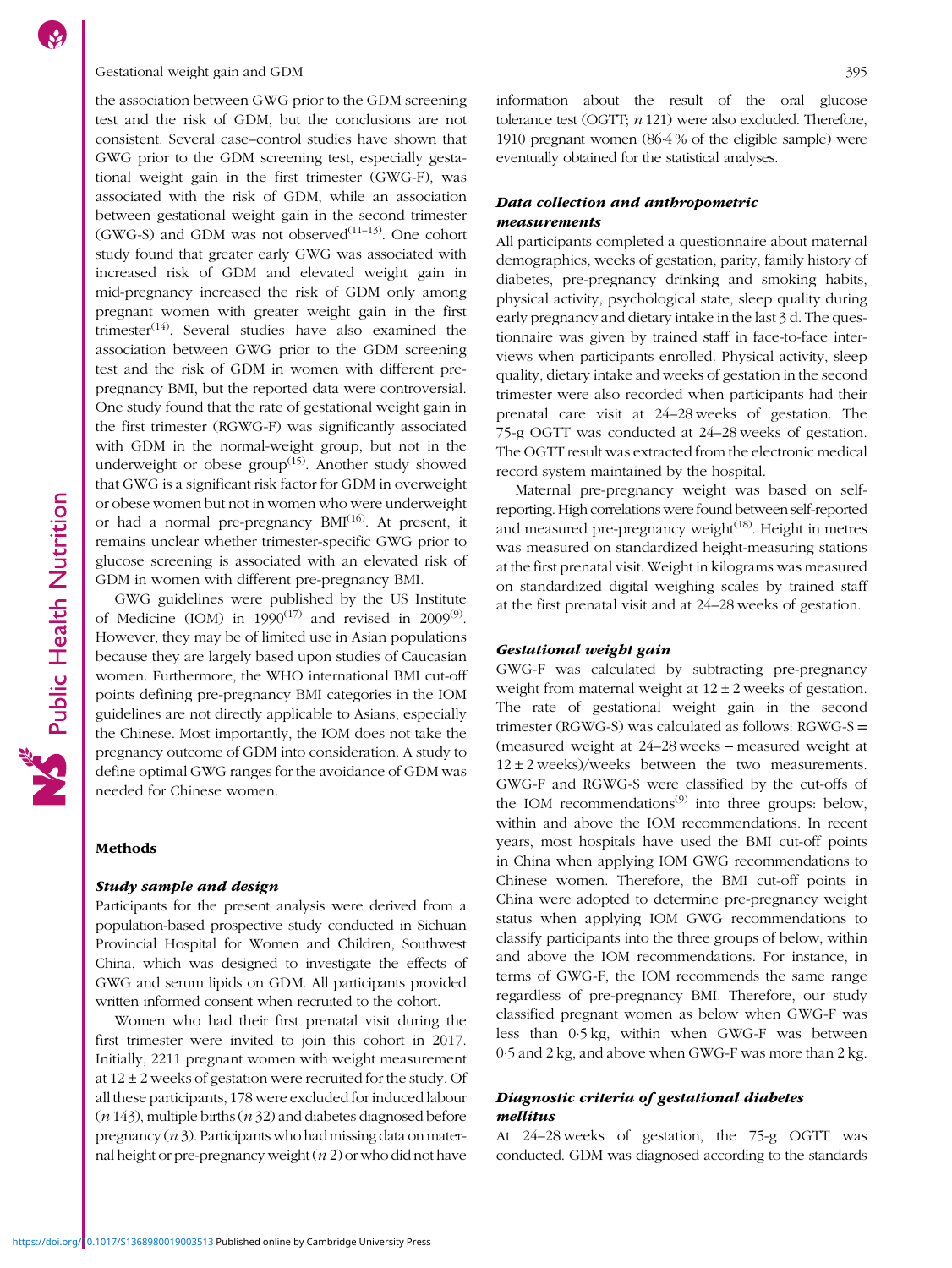issued by the Ministry of Health of China in 2011, which were based on the International Association of Diabetic Pregnancy Study Group guidelines<sup> $(19)$ </sup>. Briefly, GDM was defined as having one or more abnormal values from a 75-g, 2-h OGTT between 24 and 28 weeks of gestation, with cut-off points of 5·1 mmol/l (92 mg/dl) for fasting, 10·0 mmol/l (180 mg/dl) for 1-h post-load and 8·5 mmol/l (153 mg/dl) for 2-h post-load glucose. In China, women diagnosed with GDM receive both diet and physical activity guidelines at the hospital, which was the basis of selecting women for the groups with GWG in the first and second trimesters prior to the diagnosis of GDM.

# Additional information

On the basis of self-reported pre-pregnancy weight and height measured at the first prenatal visit, pre-pregnancy BMI was calculated as self-reported pre-pregnancy weight in kilograms divided by squared height in metres and was categorized as underweight  $(BMI < 18.5 \text{ kg/m}^2)$ , normal-weight  $(18.5 \leq BMI < 24.0 \text{ kg/m}^2)$ , overweight  $(24.0 \leq BMI < 28.0 \text{ kg/m}^2)$  or obese  $(BMI \geq 28.0 \text{ kg/m}^2)$ according to the Chinese criteria<sup>(20)</sup>. As a result of the descriptive similarities and small numbers, overweight and obese women were combined in the analysis.

Gestational age was calculated based on the earliest ultrasonogram obtained. Educational level was classified as  $\leq$ 12, 13–15 and  $\geq$ 16 years according to the number of completed schooling years. Drinking before 6 months of pregnancy was considered positive when the woman had drunk alcohol before 6 months of pregnancy. Exposure to a second-hand smoking environment frequently before 6 months of pregnancy was defined as staying in a secondhand smoking environment more than three times per week before 6 months of pregnancy. Regular exercise before pregnancy referred to exercise more than three times per week before pregnancy.

## Statistical analysis

Continuous variables are presented as means and standard deviations. Categorical variables are expressed as frequencies and percentages. The  $\chi^2$  test was performed to analyse the relationship between variables. Participants were categorized into three groups (below, within and above the IOM recommendations) on account of the GWG-F and RGWG-S status. Multivariable logistic regression was used to assess the effects of GWG-F and RGWG-S on GDM stratified by pre-pregnancy BMI, adjusting for the following confounding variables: maternal age (<25, 25–29 and 30–34 years, ≥35 years as reference), educational level (≤12 and 13–15 years, ≥16 years as reference), parity (primiparous or multiparous), employment (yes or no), family history of diabetes (yes or no), family history of hypertension (yes or no), family history of thyroid diseases (yes or no), average personal income per month (<3000, 3000–4999 and 5000–9999 Yuan, ≥10 000 Yuan as reference), regular

exercise before pregnancy (yes or no), frequent exposure to a second-hand smoking environment (yes or no) and drinking before 6 months of pregnancy (yes or no). Studies have found that these variables, including regular exercise before pregnancy, family history of thyroid diseases, average personal income per month, frequent exposure to a second-hand smoking environment and drinking before pregnancy, were related to  $GDM^{(21-25)}$ , so our study adjusted for them in the final models. Women whose GWG-F and RGWG-S were within the IOM recommendations were used as the reference group. All confidence intervals were estimated at the 95% level and  $P < 0.05$ was considered statistically significant.

To explore the optimal GWG ranges for the avoidance of GDM for Chinese women, the prevalence of GDM was calculated when GWG increased by a certain unit. The present study defined the optimal GWG ranges stratified by China-specific BMI categories<sup> $(20)$ </sup> as the corresponding GWG ranges when the prevalence of GDM was lowest. As a result of the descriptive similarities and small numbers, overweight and obese women were also combined in this analysis. All data were analysed using the statistical software package IBM SPSS Statistics version 21.0.

# Results

Among the 1910 participants in the study, 620 (32·5 %) were diagnosed with GDM. The mean maternal age was 28·7 (SD 4·0) years and most of the women were primiparous (75·9 %). Compared with women in the non-GDM group, women with GDM were more likely to be older, to have a higher pre-pregnancy BMI and to have a family history of diabetes or hypertension ( $P < 0.05$ ). A higher proportion of unemployment was observed among women with GDM  $(P < 0.05)$ . The mean GWG-F and RGWG-S were  $0.7$  (sp  $2.5$ ) kg and  $0.5$  (sp  $0.2$ ) kg/week, respectively. GWG-F was significantly higher in the GDM group, but RGWG-S was lower than the non-GDM group (Table 1).

Table 2 shows the results of a multivariable logistic regression analysis for the effects of GWG-F and RGWG-S on GDM stratified by pre-pregnancy BMI. After adjusting for maternal age, educational level, parity, employment, family history of diabetes, family history of hypertension, family history of thyroid diseases, average personal income per month, regular exercise before pregnancy, frequent exposure to a second-hand smoking environment and drinking before 6 months of pregnancy, our study found that GWG-F above the IOM recommendations increased the risk of GDM among underweight  $(OR = 2.500; 95\% \text{ CI } 1.106,$ 5·655), normal-weight (OR = 1·396; 95 % CI 1·023, 1·906) and overweight/obese women (OR =  $3.017$ ; 95 % CI 1.118, 8·138) compared with women within IOM recommendations. No significant difference was observed between RGWG-S and GDM  $(P > 0.05)$  in different pre-pregnancy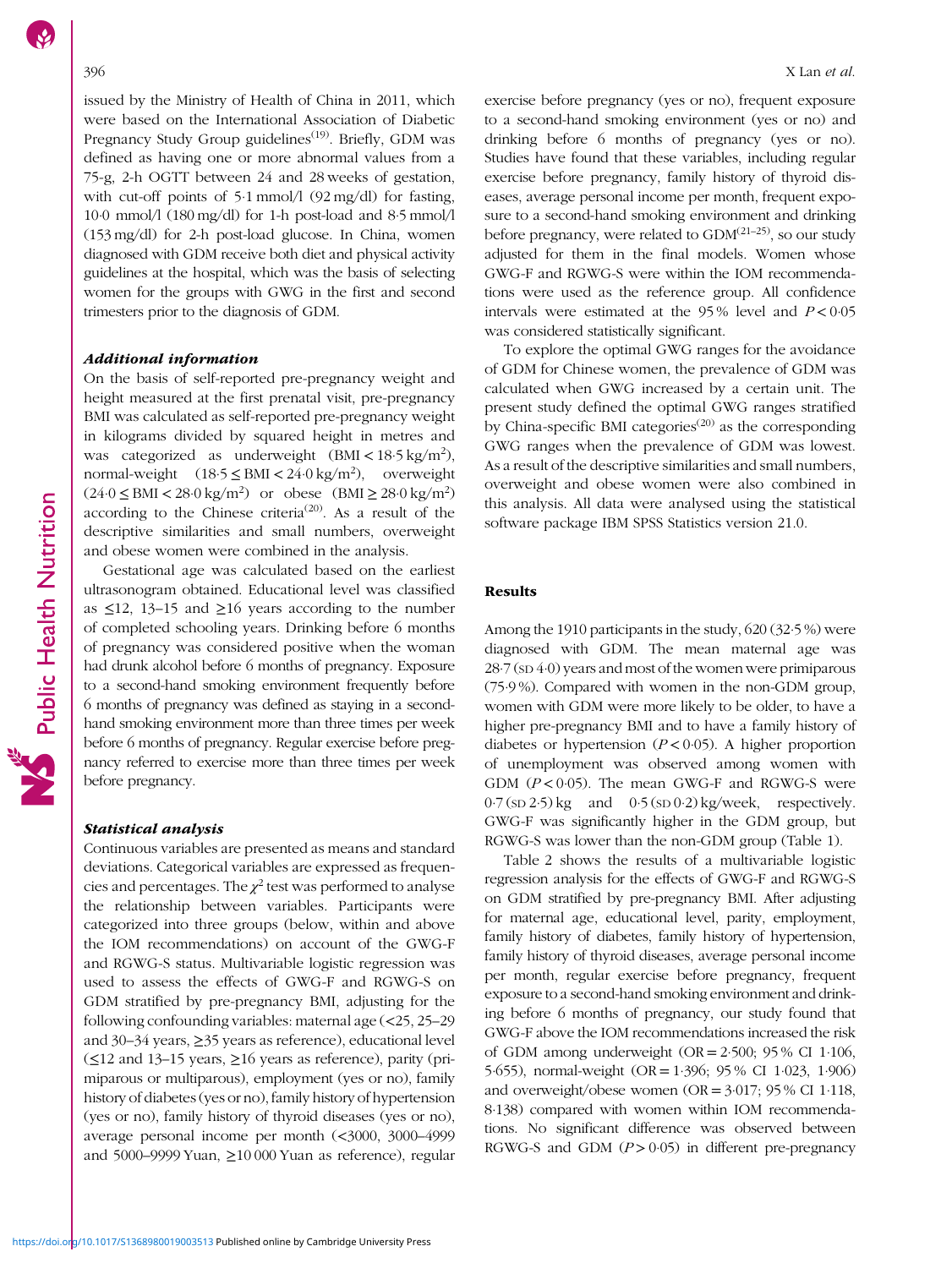Public Health Nutrition

# Gestational weight gain and GDM 397

Table 1 Characteristics of the study sample of pregnant women (n 1910) from Southwest China, 2017

|                                                        | Total (n 1910) |         | Non-GDM (n 1290)                        |       | GDM (n620) |           |         |  |
|--------------------------------------------------------|----------------|---------|-----------------------------------------|-------|------------|-----------|---------|--|
| Characteristic*                                        |                |         | Mean or $n$ sp or % Mean or $n$ sp or % |       | Mean or n  | SD or $%$ | Pt      |  |
| Gestational age at enrolment (weeks)                   | $11-1$         | 1.8     | $11-1$                                  | 1.8   | $11-1$     | 1.8       | 0.837   |  |
| Gestational age at weight measured in the second       | 25.5           | 1.8     | 25.6                                    | 1.9   | 25.2       | 1.8       | < 0.001 |  |
| trimester (weeks)                                      |                |         |                                         |       |            |           |         |  |
| Weight at enrolment (kg)                               | 52.9           | 7.9     | 52.1                                    | 7.6   | 54.5       | 8.3       | < 0.001 |  |
| Maternal age (years)                                   | 28.7           | 4.0     | 28.3                                    | $3-8$ | 29.6       | 4.2       | < 0.001 |  |
| $<$ 25 years                                           | 160            | 8.4     | 121                                     | 9.4   | 39         | $6-3$     | < 0.001 |  |
| $25 - 29$ years                                        | 1035           | 54.2    | 747                                     | 57.9  | 288        | 46.5      |         |  |
| $30 - 35$ years                                        | 529            | 27.7    | 324                                     | 25.1  | 205        | 33.1      |         |  |
| $\geq$ 35 years                                        | 186            | 9.7     | 98                                      | 7.6   | 88         | 14.2      |         |  |
| Pre-pregnancy BMI (kg/m <sup>2</sup> )                 | 20.9           | 2.7     | 20.5                                    | 2.6   | 21.5       | 2.8       | < 0.001 |  |
| Underweight $(<$ 18.5 kg/m <sup>2</sup> )              | 336            | 17.6    | 276                                     | 21.4  | 60         | 9.7       | < 0.001 |  |
| Normal $(18.5 - 23.9 \text{ kg/m}^2)$                  | 1348           | 70.6    | 887                                     | 68.8  | 461        | 74.4      |         |  |
| Overweight/obese $(\geq 24.0 \text{ kg/m}^2)$          | 226            | 11.8    | 127                                     | 9.8   | 99         | 16.0      |         |  |
| GWG-F (kg)                                             | 0.7            | 2.5     | 0.6                                     | 2.5   | 0.9        | 2.5       | < 0.05  |  |
| Underweight                                            | 0.9            | 1.8     | 0.9                                     | 1.9   | $1-0$      | 1.7       | 0.708   |  |
| Normal                                                 | 0.6            | 2.5     | 0.5                                     | 2.5   | 0.9        | 2.4       | < 0.05  |  |
| Overweight/obese                                       | 0.6            | 3.4     | 0.5                                     | 3.5   | 0.6        | 3.3       | 0.834   |  |
| RGWG-S (kg/week)                                       | 0.5            | 0.2     | 0.5                                     | 0.2   | 0.4        | 0.2       | < 0.001 |  |
| Underweight                                            | 0.6            | 0.2     | 0.6                                     | 0.2   | 0.5        | 0.2       | 0.082   |  |
| Normal                                                 | 0.5            | 0.2     | 0.5                                     | 0.2   | 0.4        | 0.2       | < 0.001 |  |
| Overweight/obese                                       | 0.4            | 0.2     | 0.4                                     | 0.2   | 0.3        | 0.3       | 0.135   |  |
| Ethnology (Han Chinese)                                | 1867           | 97.8    | 1261                                    | 97.8  | 606        | 97.7      | 0.905   |  |
| Parity                                                 |                |         |                                         |       |            |           |         |  |
| Primiparous                                            | 1446           | 75.9    | 1012                                    | 78.7  | 434        | 70.0      | < 0.001 |  |
| Multiparous                                            | 460            | 24.1    | 274                                     | 21.3  | 186        | 30.0      |         |  |
| Education (schooling years)                            |                |         |                                         |       |            |           |         |  |
| $\leq12$                                               | 431            | 22.8    | 292                                     | 22.9  | 139        | 22.5      | 0.905   |  |
| $13 - 15$                                              | 631            | 33.4    | 428                                     | 33.6  | 203        | 32.9      |         |  |
| $\geq$ 16                                              | 829            | 43.8    | 554                                     | 43.5  | 275        | 44.6      |         |  |
| Average personal income per month (Yuan)               |                |         |                                         |       |            |           |         |  |
| $<$ 3000                                               | 107            | 5.6     | 72                                      | $5-6$ | 35         | $5-7$     | 0.188   |  |
| 3000-4999                                              | 582            | 30.6    | 408                                     | 31.8  | 174        | 28.2      |         |  |
| 5000-9999                                              | 819            | 43.1    | 555                                     | 43.3  | 264        | 42.9      |         |  |
| >10000                                                 | 391            | 20.6    | 248                                     | 19.3  | 143        | 23.2      |         |  |
| Employment                                             | 1267           | 66.6    | 886                                     | 69.1  | 381        | 61.5      | 0.001   |  |
| Family history of diabetes                             | 206            | $10-8$  | 126                                     | 9.8   | 80         | 12.9      | 0.039   |  |
| Family history of hypertension                         | 505            | 26.4    | 321                                     | 24.9  | 184        | 29.7      | 0.026   |  |
| Family history of thyroid diseases                     | 94             | 4.9     | 67                                      | 5.2   | 27         | 4.4       | 0.427   |  |
| Regular exercise before pregnancy                      | 496            | 26.0    | 330                                     | 25.6  | 166        | 26.8      | 0.577   |  |
| Drinking before 6 months of pregnancy                  | 98             | $5 - 1$ | 63                                      | 4.9   | 35         | 5.6       | 0.489   |  |
| Frequent exposure to a second-hand smoking environment | 500            | 26.2    | 353                                     | 27.4  | 147        | 23.7      | 0.087   |  |
| frequently before 6 months of pregnancy                |                |         |                                         |       |            |           |         |  |

GDM, gestational diabetes mellitus; GWG-F, gestational weight gain in the first trimester; RGWG-S, rate of gestational weight gain in the second trimester.

\*The data are presented as mean and sp for continuous variables or as n and % for categorical variables.

†Tests for differences between GDM and non-GDM were performed using the Wilcoxon two-sample test for non-normally distributed continuous variables or the  $y^2$  test for categorical variables; P < 0·05 indicates significance.

BMI groups after adjusting for GWG-F based on the previous model.

The prevalence of GDM in different pre-pregnancy BMI groups when GWG-F increased by a certain level was calculated. To ensure a quantitative balance between groups, the interval unit for underweight and normal-weight groups was determined to be 0·4 kg. The interval unit for the overweight/obese group was 0·35 kg because the total GWG-F was less than in the other two groups. The optimal GWG-F ranges stratified by China-specific BMI categories were set as the corresponding ranges when the prevalence of GDM was lowest. The lowest prevalence of GDM occurred in women who gained 0·8–1·2, 0·8–1·2 and 0·35–0·7 kg in the first trimester among underweight, normal-weight and overweight/obese women, respectively (Table 3). The

optimal GWG-F for the avoidance of GDM was 0·8–1·2 kg in both underweight and normal-weight women, while overweight/obese women had the optimal GWG-F range of 0·35–0·7 kg. The optimal ranges along with corresponding IOM recommendations for different pre-pregnancy BMI groups are given in Table 4. The optimal GWG-F ranges in our study were within IOM recommendations, while the upper limit for each pre-pregnancy BMI group was lower than that in the IOM recommendations.

#### Discussion

The present study is the first to investigate the optimal GWG ranges for the avoidance of GDM stratified by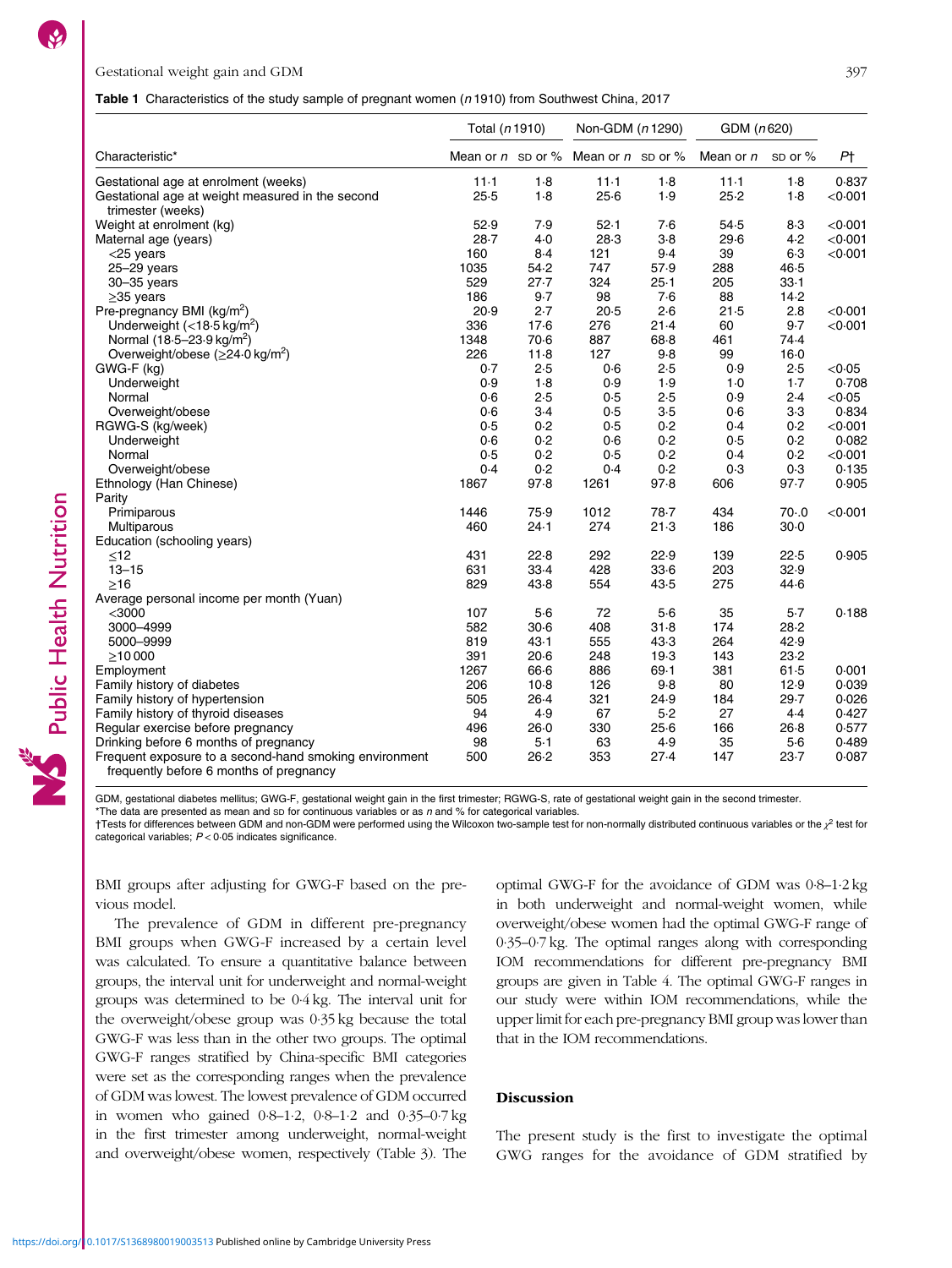Table 2 The effects of gestational weight gain in the first trimester (GWG-F) and rate of gestational weight gain in the second trimester (RGWG-S) on gestational diabetes mellitus (GDM), stratified by pre-pregnancy BMI, in the study sample of pregnant women (n 1910) from Southwest China, 2017

|                  | GDM |        |             |              |        |
|------------------|-----|--------|-------------|--------------|--------|
|                  | n   | $\%$   | Adjusted OR | 95 % CI      | P      |
| GWG-F*           |     |        |             |              |        |
| Underweight      |     |        |             |              |        |
| Within           | 22  | 16.9   | 1.000       | Ref.         |        |
| <b>Below</b>     | 21  | $15-7$ | 1.011       | 0.488, 2.095 | 0.977  |
| Above            | 17  | 23.6   | 2.500       | 1.106, 5.655 | < 0.05 |
| Normal           |     |        |             |              |        |
| Within           | 122 | 34.2   | 1.000       | Ref.         |        |
| <b>Below</b>     | 198 | $30-4$ | 0.853       | 0.646.1.126  | 0.262  |
| Above            | 141 | 41.7   | 1.396       | 1.023, 1.906 | < 0.05 |
| Overweight/obese |     |        |             |              |        |
| Within           | 21  | 38.2   | 1.000       | Ref.         |        |
| <b>Below</b>     | 43  | 43.0   | 2.060       | 0.818, 5.188 | 0.125  |
| Above            | 35  | 49.3   | 3.017       | 1.118, 8.138 | < 0.05 |
| RGWG-St          |     |        |             |              |        |
| Underweight      |     |        |             |              |        |
| Within           | 16  | 16.2   | 1.000       | Ref.         |        |
| <b>Below</b>     | 24  | 24.7   | 1.724       | 0.817, 3.637 | 0.153  |
| Above            | 17  | 12.9   | 0.841       | 0.386, 1.835 | 0.664  |
| Normal           |     |        |             |              |        |
| Within           | 184 | 37.2   | 1.000       | Ref.         |        |
| <b>Below</b>     | 121 | 41.3   | 1.109       | 0.790.1.557  | 0.552  |
| Above            | 144 | 27.2   | 0.744       | 0.550, 1.006 | 0.055  |
| Overweight/obese |     |        |             |              |        |
| Within           | 23  | 46.0   | 1.000       | Ref.         |        |
| <b>Below</b>     | 25  | 54.3   | 1.219       | 0.501, 2.965 | 0.662  |
| Above            | 49  | 39.2   | 0.757       | 0.365, 1.569 | 0.453  |
|                  |     |        |             |              |        |

Ref., reference category.

\*Adjusted for maternal age, educational level, parity, employment, family history of diabetes, family history of hypertension, family history of thyroid diseases, average personal income per month, regular exercise before pregnancy, frequent exposure to a second-hand smoking environment before 6 months of pregnancy, and drinking before 6 months of pregnancy.

†Adjusted for GWG-F based on the previous model.

China-specific BMI categories. Our study found that excessive GWG-F in women with different pre-pregnancy BMI, rather than RGWG-S, was associated with an increased risk of GDM. The optimal GWG-F ranges for the avoidance of GDM were 0·8–1·2 kg in both underweight and normalweight women, while overweight/obese women had the optimal GWG-F range of 0·35–0·7 kg. The IOM recommends the same range of weight gain in the first trimester regardless of pre-pregnancy BMI. This is the greatest difference between our study and the IOM recommendations. The optimal GWG-F ranges in our study were within IOM recommendations, while the upper limit for each pre-pregnancy BMI group was lower than that in the IOM recommendations.

Our finding that excessive GWG-F increased the risk of GDM in women with different pre-pregnancy BMI is consistent with several studies(12,26–28). In a prospective cohort study, Dong et al. found that excessive weight gain in the first trimester was significantly related to a higher risk of developing GDM, with an OR of 2·655 (95 % CI 1.265, 5.571)<sup>(26)</sup>. Hedderson *et al*. found that greater rate of GWG, especially in the first trimester, increased the risk

of GDM after adjusting for potential confounders<sup>(12)</sup>. Zhong et al. demonstrated that greater early pregnancy weight gain was associated with increased risk of  $GDM^{(28)}$ . Carreno et al. reported that only normal-weight women with excessive early GWG had a higher increase in the risk of developing GDM. Similar results were not found in underweight and overweight or obese women<sup> $(29)$ </sup>. However, Saldana et al. have suggested that obese women may already be at a high insulin resistance level or have β cells closer to a point of exhaustion at the start of their pregnancy, thus limiting the potential effect on glucose intolerance of additional weight gain during pregnancy $(30)$ . Gibson et al. found that GWG before GDM diagnosis was a significant risk factor for GDM in overweight or obese women but not in women who were underweight or had a normal BMI before pregnancy $(16)$ . Excessive GWG-F may result in an increase in maternal fat mass, which decreases insulin sensitivity and increases insulin resistance, leading to the development of GDM. However, Herring et al. found that higher weight gain prior to GDM diagnosis conferred an increased risk of impaired glucose tolerance but not GDM when they examined the association between GWG before GDM diagnosis and maternal hyperglycaemia<sup>(31)</sup>.

Because the weight gain composition during gestation (fat and fetal mass proportions) and the maternal metabolism changes vary by trimester<sup> $(12,32)$ </sup>, it seems that the timing of excessive weight gain during the different trimesters of pregnancy has different effects on GDM. In the current study, we found that RGWG-S was not associated with GDM in any pre-pregnancy BMI group, similar to a recent study. Those authors examined the relationship between weight gain trajectories in the first and second trimesters of pregnancy and GDM among 806 women with GDM and 4819 randomly sampled women without GDM in a case–cohort study, concluding that the gain trajectory of the second trimester was not associated with GDM (OR = 1.1; 95 % CI 0.9, 1.3)<sup>(33)</sup>. Morisset *et al.* found that the rate of GWG until GDM diagnosis was a risk factor for GDM. However, only first-trimester weight gain was an independent predictor of GDM. In fact, second-trimester weight gain was not associated with GDM risk $(11)$ . Liu *et al.* demonstrated that elevated weight gain in mid-pregnancy increased the risk of GDM only among pregnant women with greater weight gain in the first trimester $(14)$ . However, Hantoushzadeh et al. explored the effects of changes in indicators of adiposity and found that gains in gestational weight increased the risk of GDM<sup>(27)</sup>, although they did not consider the effect of the interaction of weight gain between both periods and risk of GDM. As weight gain in the first trimester is disproportionately composed of adipose tissue compared with that in later pregnancy<sup>(32)</sup>, it can be hypothesized that the increasing fat mass in the first trimester may play a relatively important role in glucose intolerance.

The present study has also analysed RGWG-F and GWG-S, producing the same results as GWG-F and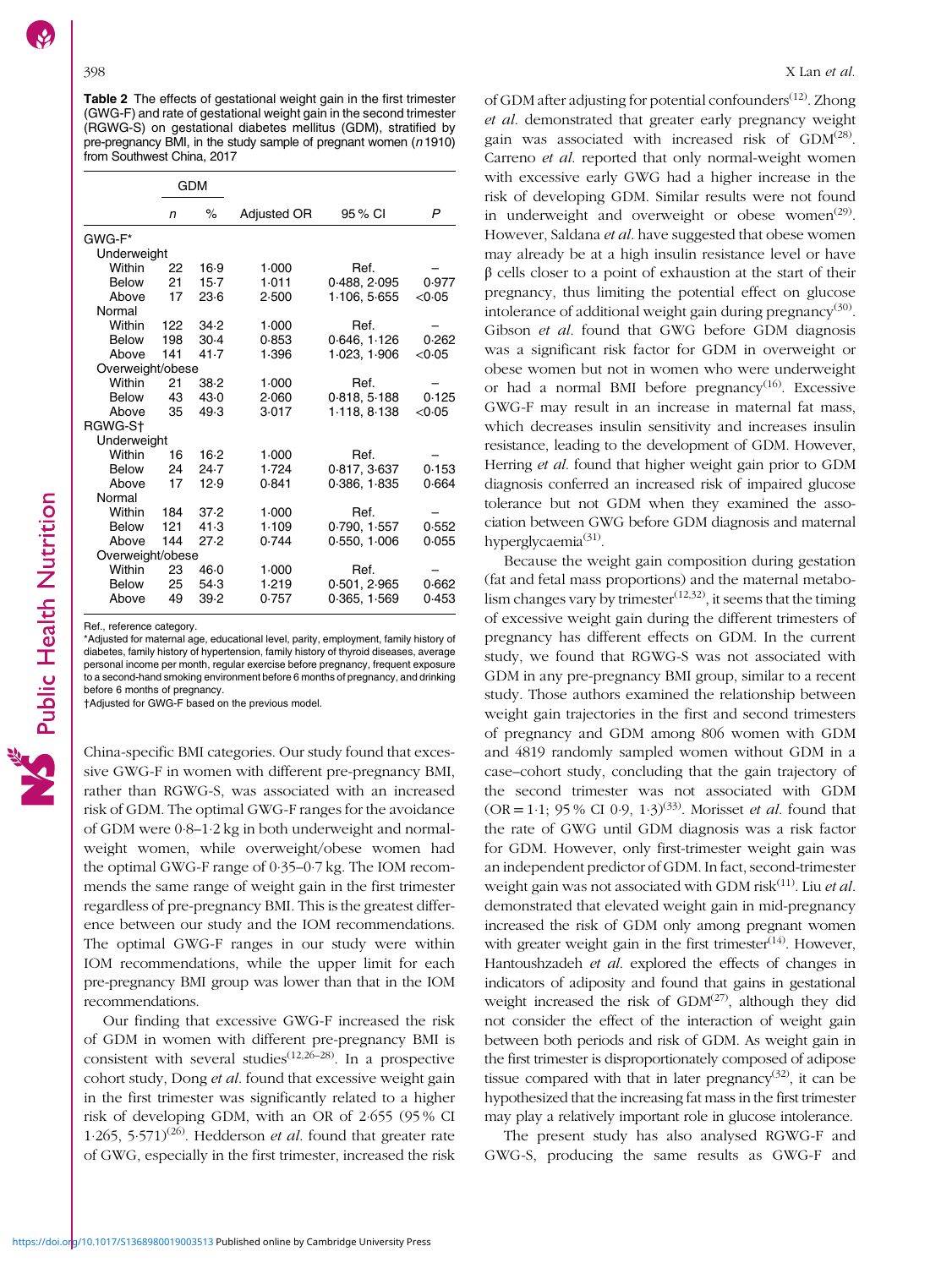#### Gestational weight gain and GDM 399

Table 3 The prevalence of certain levels of gestational weight gain in the first trimester (GWG-F) according to pre-pregnancy BMI among the study sample of pregnant women (n 1910) from Southwest China, 2017

| Underweight |     |            | Normal weight |             |     | Overweight/obese |      |              |    |            |        |
|-------------|-----|------------|---------------|-------------|-----|------------------|------|--------------|----|------------|--------|
|             |     | <b>GDM</b> |               |             |     | <b>GDM</b>       |      |              |    | <b>GDM</b> |        |
| GWG-F (kg)  | n   | n          | $\%$          | GWG-F (kg)  | n   | n                | $\%$ | GWG-F (kg)   | n  | n          | $\%$   |
| < 0         | 109 | 16         | 14.7          | < 0         | 539 | 160              | 29.7 | < 0          | 88 | 39         | 44.3   |
| $0 - 0.4$   | 25  | 5          | 20.0          | $0 - 0.4$   | 113 | 38               | 33.6 | $0 - 0.35$   | 11 | 4          | $36-4$ |
| $0.4 - 0.8$ | 41  | 8          | 19.5          | $0.4 - 0.8$ | 80  | 32               | 40.0 | $0.35 - 0.7$ |    | 2          | 28.6   |
| $0.8 - 1.2$ | 46  | 6          | 13.0          | $0.8 - 1.2$ | 85  | 22               | 25.9 | $0.7 - 1.05$ | 18 | ⇁          | 38.9   |
| $1.2 - 1.6$ | 20  | 6          | $30-0$        | $1.2 - 1.6$ | 84  | 36               | 42.9 | $1.05 - 1.4$ | 10 | 5          | $50-0$ |
| $1.6 - 2$   | 25  | 4          | $16 - 0$      | $1.6 - 2$   | 109 | 33               | 30.3 | $1.4 - 1.75$ | 11 | 5          | 45.5   |
| $2 - 2.4$   | 18  | 4          | 22.2          | $2 - 2.4$   | 58  | 24               | 41.4 | $1.75 - 2.1$ | 14 | 6          | 42.9   |
| $2 - 2.8$   | 10  | 2          | 20.0          | $2 - 2.8$   | 53  | 20               | 37.7 | $2.1 - 2.45$ | 4  | 2          | $50-0$ |
| $2.8 - 3.2$ | 16  | 4          | 25.0          | $2.8 - 3.2$ | 39  | 14               | 35.9 | >2.45        | 63 | 29         | 46.0   |
| >3.2        | 26  | 5          | 19.2          | >3.2        | 187 | 82               | 43.9 |              |    |            |        |

GDM, gestational diabetes mellitus.

Table 4 Optimal ranges of gestational weight gain in the first trimester (GWG-F) for the avoidance of gestational diabetes mellitus in the study sample of pregnant women  $(n 1910)$  from Southwest China, 2017

| Pre-pregnancy BMI (kg/m <sup>2</sup> )                                                                                               | Optimal<br>GWG-F (kg)                      | <b>IOM</b><br>recommendations<br>for the first<br>trimester (kg) |
|--------------------------------------------------------------------------------------------------------------------------------------|--------------------------------------------|------------------------------------------------------------------|
| Underweight $(<$ 18.5 kg/m <sup>2</sup> )<br>Normal (18-5-23-9 kg/m <sup>2</sup> )<br>Overweight/obese<br>(≥24.0 kg/m <sup>2</sup> ) | $0.8 - 1.2$<br>$0.8 - 1.2$<br>$0.35 - 0.7$ | $0.5 - 2$                                                        |

IOM, Institute of Medicine.

Public Health Nutrition

RGWG-S in relation to the risk of GDM. To be consistent with the IOM recommendations and the pattern of weight gain during pregnancy, GWG-F and RGWG-S were used as eventual indicators. Moreover, they would be more properly applied in clinical guidance in terms of practicability and availability.

In addition, our study explored the optimal GWG-F ranges stratified by China-specific BMI categories for preventing the development of GDM. Currently, the quartile method, receiver-operating characteristic curves or predicted risk is used when establishing the optimal GWG ranges. Since the quartile method depends on the average level in the population and GWG has increased in recent years in China<sup> $(7,8)$ </sup>, higher ranges would have been obtained if this method had been used. Receiver-operating characteristic curves are more suitable to explore upper or lower limits. Therefore, the prevalence of GDM was calculated to explore optimal GWG-F ranges<sup>(34,35)</sup>. The optimal GWG ranges were defined as the corresponding GWG ranges when the prevalence of GDM was lowest after GWG had increased by a certain amount.

The optimal GWG-F ranges were 0·8–1·2 kg in both underweight and normal-weight women, while overweight/obese women showed an optimal GWG-F range of 0·35–0·7 kg. Compared with that for underweight and normal-weight women, the optimal GWG-F range for overweight/obese women was lower. This result is consistent with previous findings<sup> $(36,37)$ </sup>. Zhou *et al.*, based on the Asian BMI classification, found that the mean GWG among Chinese women decreased as pre-pregnancy BMI increased. Zhang et al. observed that GWG-F was 0·92 kg among normal-weight women in China without any pregnancy complications<sup>(38)</sup>, which is similar to our findings. The IOM recommends the same range of weight gain in the first trimester regardless of pre-pregnancy BMI. This is the aspect of the IOM guidelines that is most different from our findings. Abrams et al. suggested that both the rate and the shape of the weight gain curve for relatively heavier women might differ from that of women with lower pre-pregnancy BMI<sup>(39)</sup>. Therefore, it was necessary to provide optimal GWG-F ranges according to the pre-pregnancy BMI. The optimal GWG-F ranges in our study were within IOM recommendations, while the upper limit for each pre-pregnancy BMI group was lower than that in the IOM recommendations.

Strengths and limitations should be considered when interpreting our findings. In terms of strengths, the present study shows the biological plausibility of a strong association between GWG-F and risk of GDM. Our study also adjusted for the effect of GWG-F on GDM when analysing the effect of RGWG-S on the risk of GDM. Further, in our investigation of the effects of GWG-F and RGWG-S on the risk of GDM and our exploration of the optimal GWG ranges for the avoidance of GDM, the pre-pregnancy BMI cut-off points were based on the China-specific BMI categories, which are more suitable for application in Chinese women. Another strength of the present study is that it established the first optimal GWG-F ranges stratified by China-specific BMI categories, which can be used for the avoidance of GDM and provide certain evidence for the establishment of GWG standards for Chinese women. Nevertheless, the present study also has some limitations. First, it used self-reported pre-pregnancy weight. Although high correlations have been found between self-reported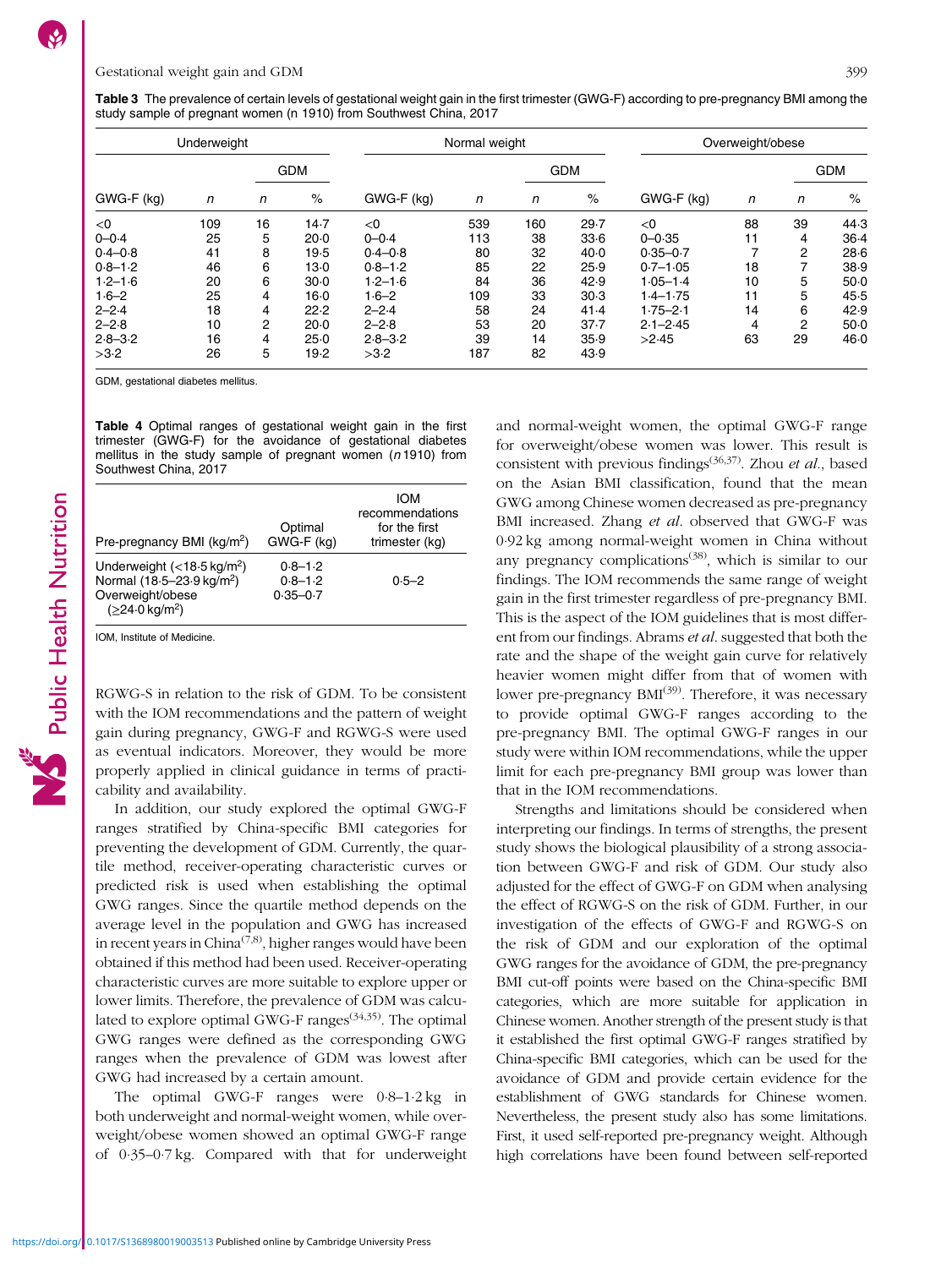and measured pre-pregnancy weight $(12)$ , there may be potential misclassifications of pre-pregnancy BMI. There were also an insufficient number of women with high BMI to allow analyses of overweight and obese women separately, due to the demographics of overweight/obese women in Southwest China. In addition, our data are not from a nationally representative sample; the study used only a prospective cohort study in Chengdu, which is in the Southwest region of China, to eliminate the potential for selection bias. Due to the considerably high prevalence of GDM, the generalizability of our findings requires further investigation and more studies conducted in different areas or combined with another population are needed to verify the optimal ranges. Moreover, given the small sample sizes in the underweight and overweight/obese groups, the applicability of optimal GWG-F ranges for underweight and overweight/obese women is still limited. Further large studies are needed for verification as well.

#### Conclusions

Our study suggests that excessive GWG in the first trimester, rather than the second trimester, is associated with an increased risk of GDM regardless of pre-pregnancy BMI. The optimal GWG ranges in the first trimester for the avoidance of GDM are 0·8–1·2, 0·8–1·2 and 0·35–0·7 kg for underweight, normal-weight and overweight/obese women, respectively. Identifying potential strategies for prevention of excessive GWG-F may have far-reaching benefits. Obstetricians should provide more pre-emptive nutrition guidance and lifestyle interventions in achieving adequate GWG-F. Further studies are needed to verify the generalizability of the ranges as well.

## Acknowledgements

Acknowledgements: All participants are gratefully acknowledged. Financial support: All phases of this study were supported by a research grant from the Danone Nutrition Center Dietary Nutrition Research and Education Fund (grant number DIC2016-06). The funders had no additional role in the design, analysis or writing of this article. Conflict of interest: The authors reported no potential conflict of interest. Authorship: G.Z. designed the research; X.L. performed initial data analyses and wrote the manuscript; Y.Z., H.D. and J.Z. edited the manuscript; F.Z., Y.B. and C.C. performed data entry; R.Z., D.B. and X.P. provided critical input on the data analyses; G.Z. supervised the study. All authors critically reviewed and approved the final manuscript. Ethics of human subject participation: This study was conducted according to the guidelines laid down in the Declaration of Helsinki and all procedures involving human subjects were approved by the Ethics Committee of Sichuan University.

Written informed consent was obtained from all the participants before they took part in the study.

# References

- 1. American Diabetes Association (2004) Gestational diabetes mellitus. Diabetes Care 27, Suppl. 1, s88-s90.
- 2. Yogev Y, Xenakis EMJ & Langer O (2004) The association between preeclampsia and the severity of gestational diabetes: the impact of glycemic control. Am J Obstet Gynecol 191, 1655–1660.
- 3. Metzger BE, Lowe LP, Dyer AR et al. (2008) Hyperglycemia and adverse pregnancy outcomes.  $N$  Engl J Med  $358$ , 1991–2002.
- 4. Marchetti D, Carrozzino D, Fraticelli F et al. (2017) Quality of life in women with gestational diabetes mellitus: a systematic review. J Diabetes Res 2017, 7058082.
- 5. Kim C, Newton KM & Knopp RH (2002) Gestational diabetes and the incidence of type 2 diabetes: a systematic review. Diabetes Care 25, 1862–1868.
- 6. Feig DS, Corcoy R, Jensen DM et al. (2015) Diabetes in pregnancy outcomes: a systematic review and proposed codification of definitions. Diabetes Metab Res Rev 31, 680-690.
- 7. Zhang F, Dong L, Zhang CP et al. (2011) Increasing prevalence of gestational diabetes mellitus in Chinese women from 1999 to 2008. Diabet Med 28, 652–657.
- Zhu W, Fan L, Yang H et al. (2013) Fasting plasma glucose at 24–28 weeks to screen for gestational diabetes mellitus: new evidence from China. Diabetes Care 36, 2038-2040.
- 9. Institute of Medicine & National Research Council Committee to Reexamine IOM Pregnancy Weight Guidelines (2009) Weight Gain During Pregnancy: Reexamining the Guidelines. Washington, DC: National Academies Press.
- 10. Nohr EA, Vaeth M, Baker JL et al. (2008) Combined associations of prepregnancy body mass index and gestational weight gain with the outcome of pregnancy. Am J Clin Nutr 87, 1750–1759.
- 11. Morisset AS, Tchernof A, Dube MC et al. (2011) Weight gain measures in women with gestational diabetes mellitus. J Womens Health 20, 375–380.
- 12. Hedderson MM, Gunderson EP & Ferrara A (2010) Gestational weight gain and risk of gestational diabetes mellitus. Gynecol Obstet 115, 597-604.
- 13. Brunner S, Stecher L, Ziebarth S et al. (2015) Excessive gestational weight gain prior to glucose screening and the risk of gestational diabetes: a meta-analysis. Diabetologia 58, 2229–2237.
- 14. Liu Z, Ao D, Yang H et al. (2014) Gestational weight gain and risk of gestational diabetes mellitus among Chinese women. Chin Med J 127, 1255-1260.
- 15. Cho EH, Hur J & Lee KJ (2015) Early gestational weight gain rate and adverse pregnancy outcomes in Korean women. PLoS One 10, e0140376.
- 16. Gibson KS, Waters TP & Catalano PM (2012) Maternal weight gain in women who develop gestational diabetes mellitus. Gynecol Obstet 119, 560–565.
- 17. Institute of Medicine, Subcommittee on Nutritional Status During Pregnancy and Lactation (1990) Nutrition During Pregnancy: Part I, Weight Gain: Part II, Nutrient Supplements. Washington, DC: National Academies Press.
- 18. Headen I, Cohen AK, Mujahid M et al. (2017) The accuracy of self-reported pregnancy-related weight: a systematic review. Obes Rev 18, 350–369.
- 19. Yang HX, Sun WJ, Cu XM et al. (2011) Diagnosis Criteria for Gestational Diabetes Mellitus. Beijing: Ministry of Public Health.
- 20. Zhou B (2002) Predictive values of body mass index and waist circumference to risk factors of related diseases in